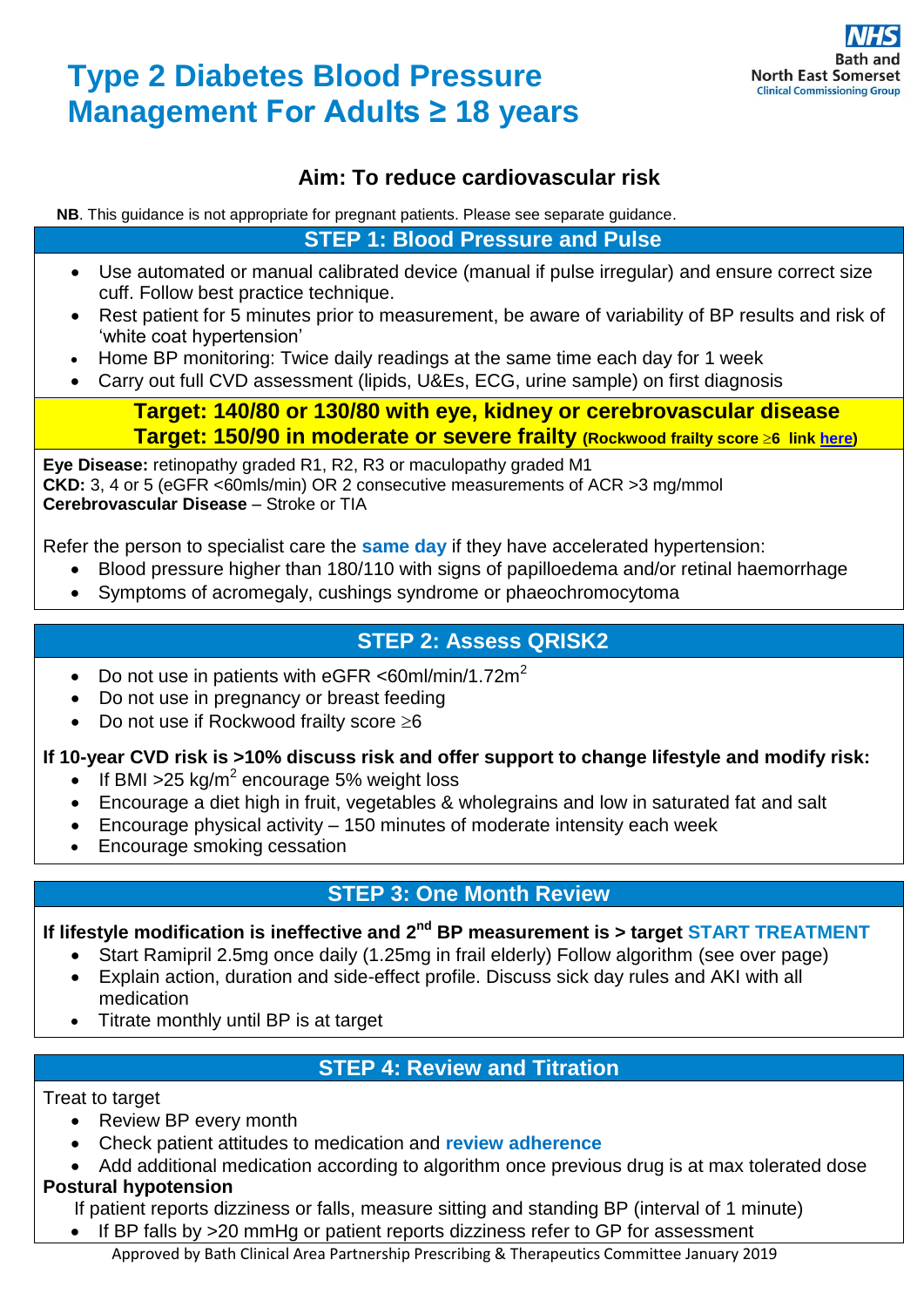#### **1 st CHOICE: ACE inhibitor (ACE) or Angiotensin Receptor Blocker RAMPIRIL**

- Starting dose 2.5mg (1.25mg in frail elderly and eGFR 10-60ml/min/1.73m<sup>2</sup>)
- Monthly titration to a maximum 10mg daily (5mg in frail elderly and eGFR 10-60ml/min/1.73m<sup>2</sup>)

*or*

### **LOSARTAN** *(if ACE inhibitor not tolerated)*

- Starting dose 50mg (25mg in frail elderly)
- Monthly titration to a maximum 100mg daily (50mg in frail elderly)

**NB.** In people of African or Caribbean origin, start ramipril or losartan (if ACEi not tolerated) and then amlodipine **in addition** one month later

Contraindications: Renal artery stenosis, pregnancy. **Do NOT combine an ACE with an ARB** Considerations: Risk of first dose hypotension. Use with caution if K+ >5 mmol/l or eGFR <30mls/min Monitoring: Repeat U&Es & eGFR in 1-2 weeks. If eGFR falls >25% or creatinine rises >30% **stop ACE or ARB** Side-effects: ACE cough, postural hypotension, cramps

*Review adherence, offer lifestyle support* **2 nd CHOICE: Calcium channel blocker (CCB)**

#### **AMLODIPINE**

- Starting dose 5mg
- Monthly titration to a maximum 10mg daily (slower in frail elderly)

Contraindications: Significant aortic stenosis

Considerations: Caution in heart or hepatic impairment. Suitable for women of child bearing age Monitoring: None required

Side-effects: Ankle oedema, flushing, headaches

*Review adherence, offer lifestyle support*

# **3 rd CHOICE: Thiazide-like diuretic**

### **INDAPAMIDE**

• 2.5mg daily

Contraindications: Addison's, hypercalcaemia, hyponatraemia, hypokalaemia Considerations: Ineffective in eGFR <30mls/min

Monitoring: Repeat U&Es within 1-2 weeks. Discuss/ refer abnormal results Side-effects: Gout

*Review adherence, offer lifestyle support*

**4 th CHOICE: Alpha Blocker or Beta Blocker**

#### **DOXAZOSIN**

- Starting dose 2mg
- Titrated monthly to a maximum 16mg daily (slower in frail elderly)

Considerations: risk of postural hypotension and first dose hypotension Monitoring: none required Side-effects: Myalgia, anxiety, coughs

*or*

## **BISOPROLOL**

- Starting dose 2.5mg
- Titrated monthly to 10mg

Considerations: Avoid in unstable asthma/ COPD, bradycardia, severe PAD or heart failure Monitoring: may mask hypoglycaemia. SMBG may be required

Side-effects: Bradycardia, shortness of breath, cold extremities

*If patients are established on maximal tolerated therapy and have resistant hypertension, check adherence and then refer to the secondary care diabetes team.*